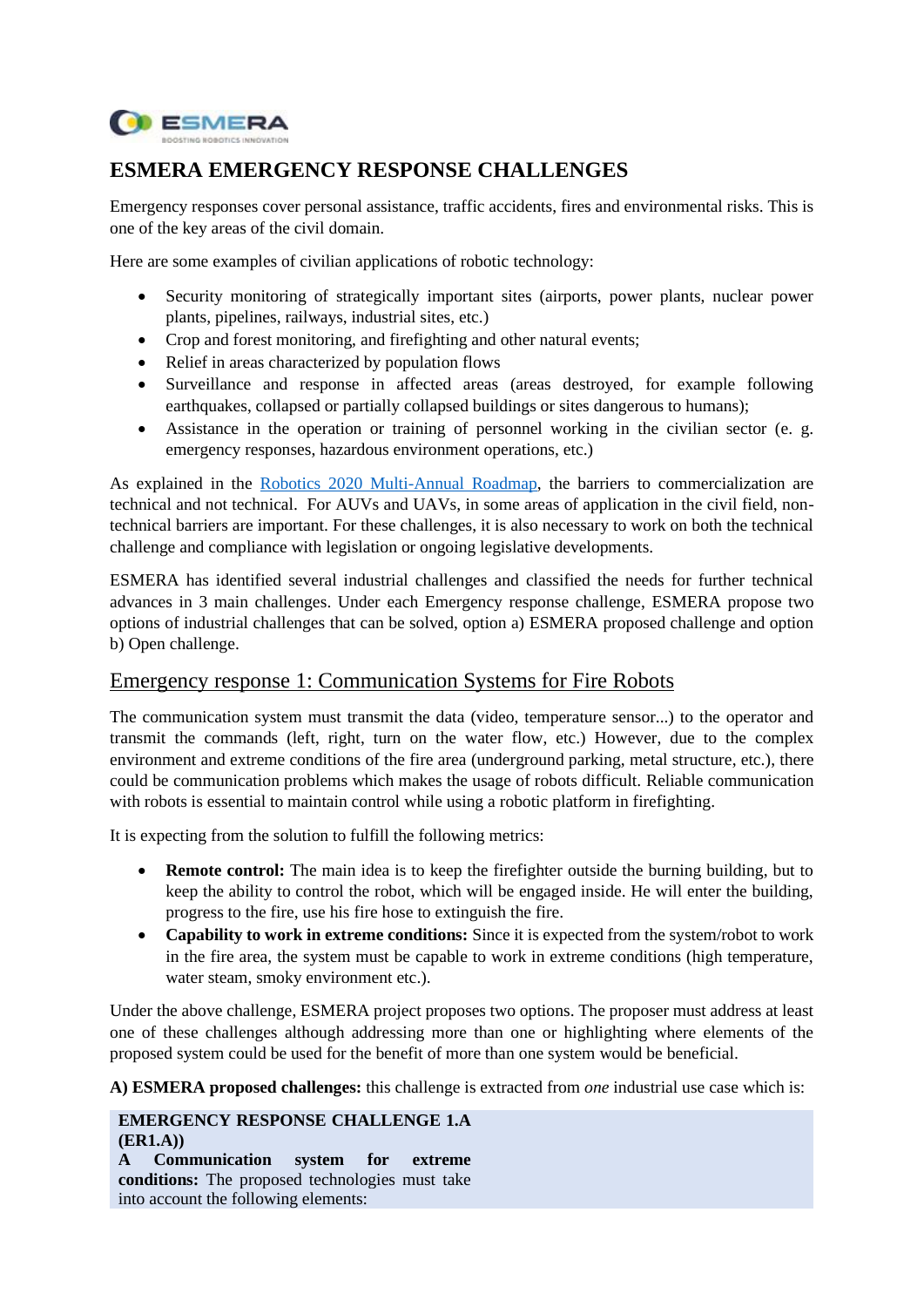- The robot/system operates in a fire environment in which the temperature may be high at the upper level, but it is colder near the ground (90-120°C). In addition, due to the use of water, the robot will be exposed to steam.
- Ability to maintain sufficient communication in a complex structure such as an underground car park or tunnel. The solution could be based on the use of regularly placed tags.
- The solution must be simple and could be quickly deployed without any configuration during the operation.
- It should represent significant progress compared to current technology (currently, Wi-Fi technology with max. range 40m or Ethernet cable with length 20m is used). From the solutions, it is expected a coverage up to 2.4km, with a minimum of 500m.
- A target cost for the whole system should be under 10 k $\epsilon$ .
- The system must be adaptable to the frequency rules applied in each country; frequency technology should be preferred overpower transmission.
- The test and demonstration could be carried out on the experimental robot of the Paris fire brigade in an underground car park or tunnel in Ile-de-France. The frequency rules must be adapted to the French rules unless a demonstration in another robot or country is proposed.

The test and demonstration could be carried out on the experimental robot of the [Paris fire brigade](https://www.pompiersparis.fr/en/) in an underground car park or tunnel in Ile-de-France. The frequency rules must be adapted to the French rules unless a demonstration in another robot or country is proposed.

This challenge is provided by [Paris fire brigade.](https://www.pompiersparis.fr/en/)

**Figure 1.** REX: Operational Robot



**Figure 2.** Experimental Robot

## **B) Open challenge (EMERGENCY RESPONSE CHALLENGE 1.B (ER1.B))**

Any other proposal for similar technologies is eligible for funding, provided that a thorough explanation of the industrial needs is presented. The proposals will also have to clearly identify the state of the art in commercially available solutions and highlight the differences/advances over it. More specific each proposal in order to be in line with the ESMERA requirements has to provide:

- Clear indication of the company, institution or other that are in need of the proposed solution (no funding is allocated to challenge providers)
- Description of the problem that the company or companies need to be solved.
- Proof that currently there is no comparable solution (concept or approach, performance, cost…) in the market.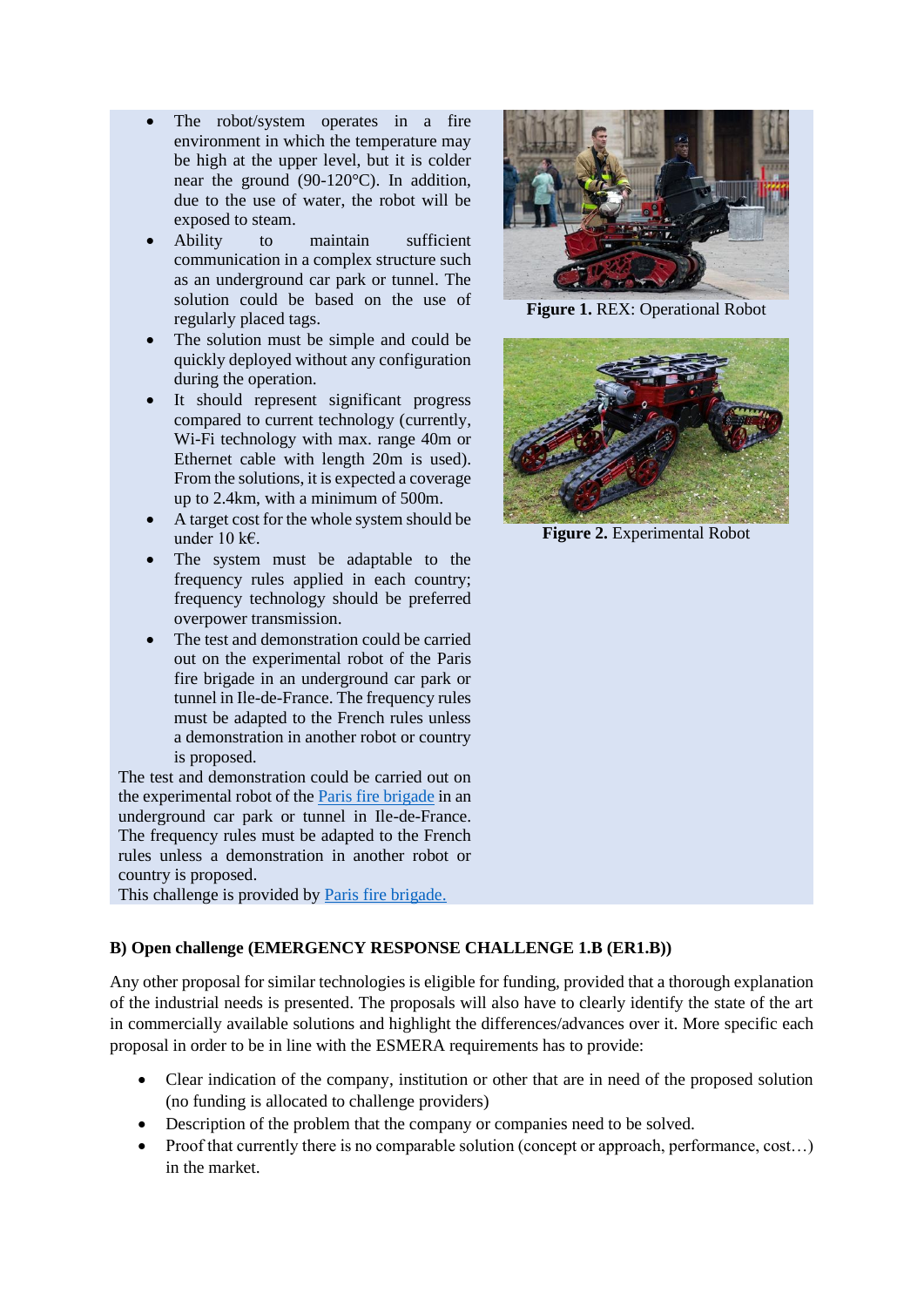# Emergency response 2: Autonomous UAVs for inspection and reconnaissance:

Nowadays, UAVs are used for occasional inspection or reconnaissance missions in which it is required to control them remotely.

It is expecting from the solution to fulfill the following metrics:

- **Autonomous Operation:** Current UAV systems do not perform many advanced operations autonomously required in inspection or reconnaissance such as taking-off, going around the building, opening/closing windows, etc. without a command of an operator.
- **Decisional autonomy:** Under this topic, it is expected from the system to guide the people in unexpected situations such as to broadcast to people to stay at home, to close doors in case of fire or to broadcast to people not to use any electrical system to prevent explosions in case of gas leak, etc.
- **Navigation Capabilities.** It is expected from the proposed systems to be capable to get information from mapping services and to deal with the environments without GNSS signals.

Under the above challenge, ESMERA project proposes two options. The proposer must address at least one of these challenges although addressing more than one or highlighting where elements of the proposed system could be used for the benefit of more than one system would be beneficial.

**A) ESMERA proposed challenges:** this challenge is extracted from *one* industrial use case which is:

#### **EMERGENCY RESPONSE CHALLENGE 2.A (ER2.A))**

**Inspection and Reconnaissance of the environment for unexpected situations.** In this challenge, we are expecting from proposers to find a solution to inspection or reconnaissance problem with addressing the following capabilities:

- Evolution in an urban environment. Mapping services (Google map or Open street map) could be the main input for the navigation
- To deal with environments even with degraded or no GNSS signals.
- The system has to be autonomous: mission configuration, taking-off, going around the building, locating windows, executing basic task, and landing.
- The system should manage collision detection and avoidance management
- The flight endurance should be more than 20 min
- The range should be 300m
- The setup of the system should be simple, with no or few set up operation during the intervention. It has to be fully automated.
- The operational safety must be proven a risk analysis should be provided
- The target cost should be under  $40 \text{ k}\epsilon$  per UAVs
- Development should be done in close collaboration with the regulation authorities EASA (European Union Aviation Safety



**Figure 3.** An example of a fire area and its surroundings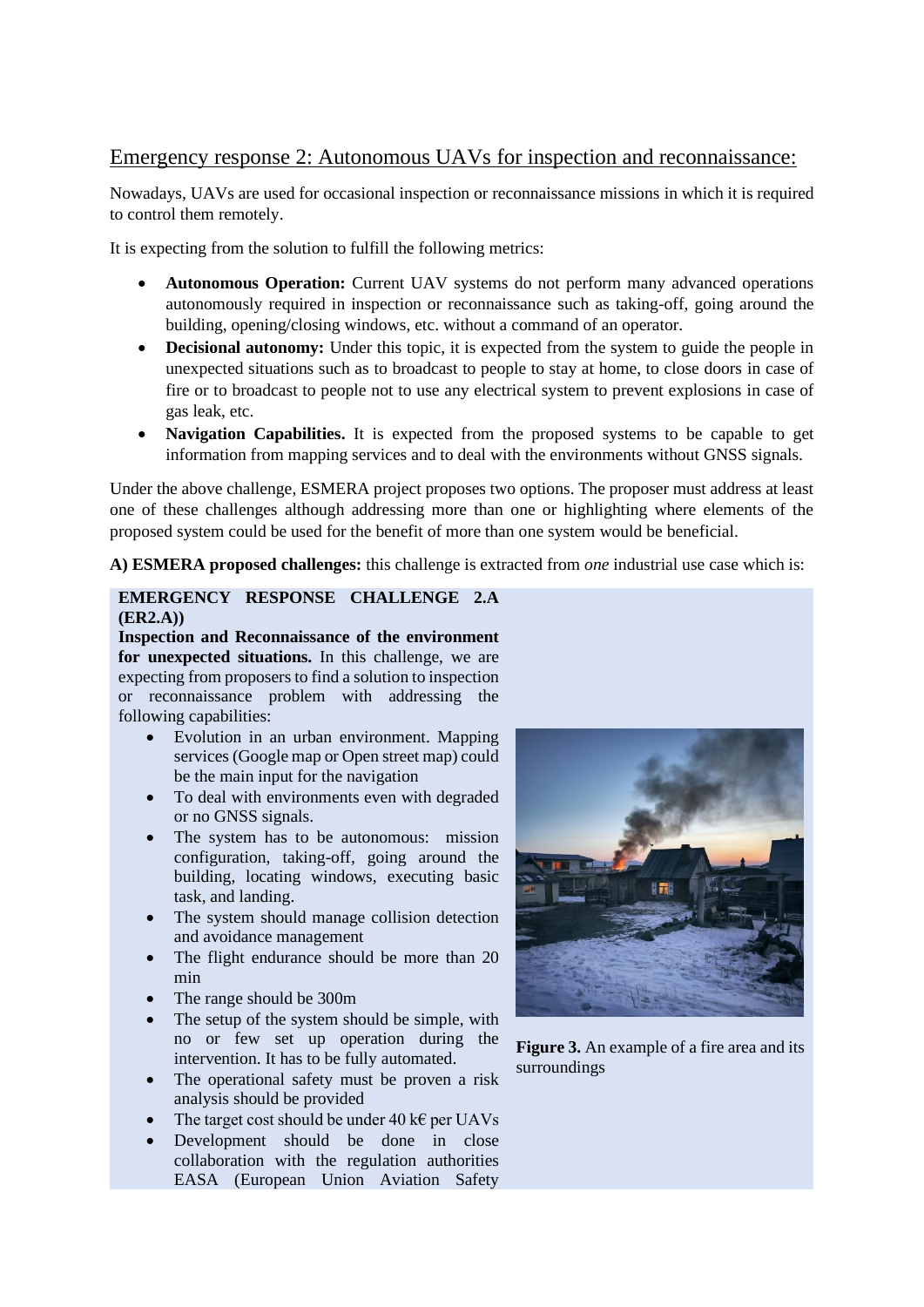Agency), in order to be able to use the final system.

Demonstration have to focus to alert mission. The objective is to have a system that can alert people while the first responders are focused on rescuing

- Fire alert to tell people to stay at home, to close doors.
- Gas leak, to tell people not to use any electrical system to prevent explosions.

The system should demonstrate configuration, takingoff, going around the building, locate windows, deliver recorded message, and landing. A link with the DGAC (Direction Générale de l'Aviation Civile) can be established thanks to the Paris fire brigade, to authorize the demonstration and help to take into account all the requirements of the operational safety rules.

This challenge is provided by [Paris fire brigade.](https://www.pompiersparis.fr/en/)

## **B) Open challenge (EMERGENCY RESPONSE CHALLENGE 2.B (ER2.B))**

Any other proposal for similar technologies is eligible for funding, provided that a thorough explanation of the industrial needs is presented. The proposals will also have to clearly identify the state of the art in commercially available solutions and highlight the differences/advances over it. More specific each proposal in order to be in line with the ESMERA requirements has to provide:

- Clear indication of the company, institution or other that are in need of the proposed solution (no funding is allocated to challenge providers)
- Description of the problem that the company or companies need to be solved.
- Proof that currently there is no comparable solution (concept or approach, performance, cost...) in the market.

## Emergency response 3: Swarm Robots for Extreme Environments

Emergency responses also work in extreme conditions such as in an NBCR (Nuclear, biological, chemical, radiological) crisis. For such cases, it is not only important that a system is able to work in extreme conditions but also it has a real-time mapping of the contamination. Based on the data from the real-time mapping, areas under risks can be expanded or shrank.

It is expecting from the solution to fulfill the following metrics:

- **Ability to work in extreme conditions.** NBCR conditions are extreme conditions in which human beings cannot enter without special equipment or the usage of many systems might be dangerous. It is expected from the developed system to work in such an environment without any risks.
- **Decisional autonomy.** Based on the received data, it is expected from the system to decide for the further steps. It is expected from the system to analyze the data and to decide the next steps in real-time.
- **Online Navigation Capability:** The system should use map services to find its way and also allow people to track it.

Under the above challenge ESMERA project proposes two options. The proposer must address at least one of these challenges although addressing more than one or highlighting where elements of the proposed system could be used for the benefit of more than one system would be beneficial.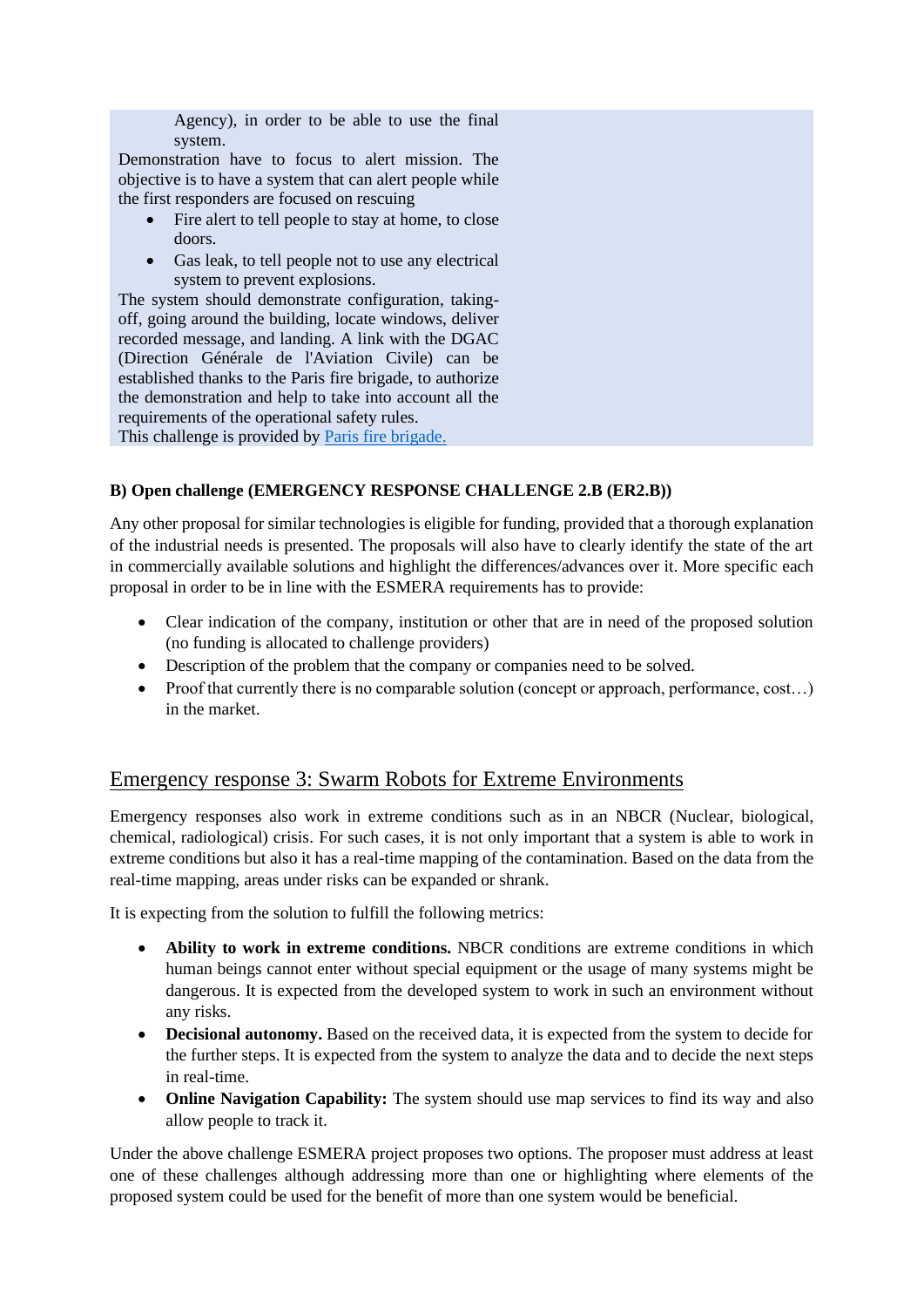**A) ESMERA proposed challenges:** this challenge is extracted from *one* industrial use case which is:

#### **EMERGENCY RESPONSE CHALLENGE 3.A (ER3.A))**

**Swarm Robots for NBCR Area Fence.** In an NBCR (Nuclear, biological, chemical, radiological) crisis, the fencing of the zone is critical to ensure the protection of first responders and civilians. Winds or other factors change the distribution of the contaminating cloud. It is important to have a real-time map of the contamination and to adapt the area's fence to the real-time map. The expectation is to have a swarm of heterogeneous robots which are able to physically mark no-entry zones, according to the real-time contaminant pollution. In this challenge, we are looking for a system capable of doing the following items:

- The system should fence the area depending on thresholds and dynamically mark the area.
- The area covered by the system is expected to be up to 1km.
- The system should measure the contaminant (sensors not to be developed) and climatic condition such as wind
- The system must be able to adapt the fences dynamically and autonomously according to the contaminant and weather conditions at a speed of up to 4 m/s.
- The system should be autonomous and could navigate thank to sensors and Google/ Open Street map of the area
- The target cost should be under 150 k€ for a complete system
- The development should be done in agreement with the legislation in order to be able to use the final system

The demonstration should focus on:

- Contamination monitoring (follow winds….)
- Performing a secure area around a building based on the input of contamination and wind sensors with a consistency

This challenge is provided by [Paris fire brigade.](https://www.pompiersparis.fr/en/)

## **B) Open challenge (EMERGENCY RESPONSE CHALLENGE 3.B (ER3.B))**

Any other proposal for similar technologies is eligible for funding, provided that a thorough explanation of the industrial needs is presented. The proposals will also have to clearly identify the state of the art in commercially available solutions and highlight the differences/advances over it. More specific each proposal in order to be in line with the ESMERA requirements has to provide:

- Clear indication of the company, institution or other that are in need of the proposed solution (no funding is allocated to challenge providers)
- Description of the problem that the company or companies need to be solved.
- Proof that currently there is no comparable solution (concept or approach, performance, cost...) in the market.